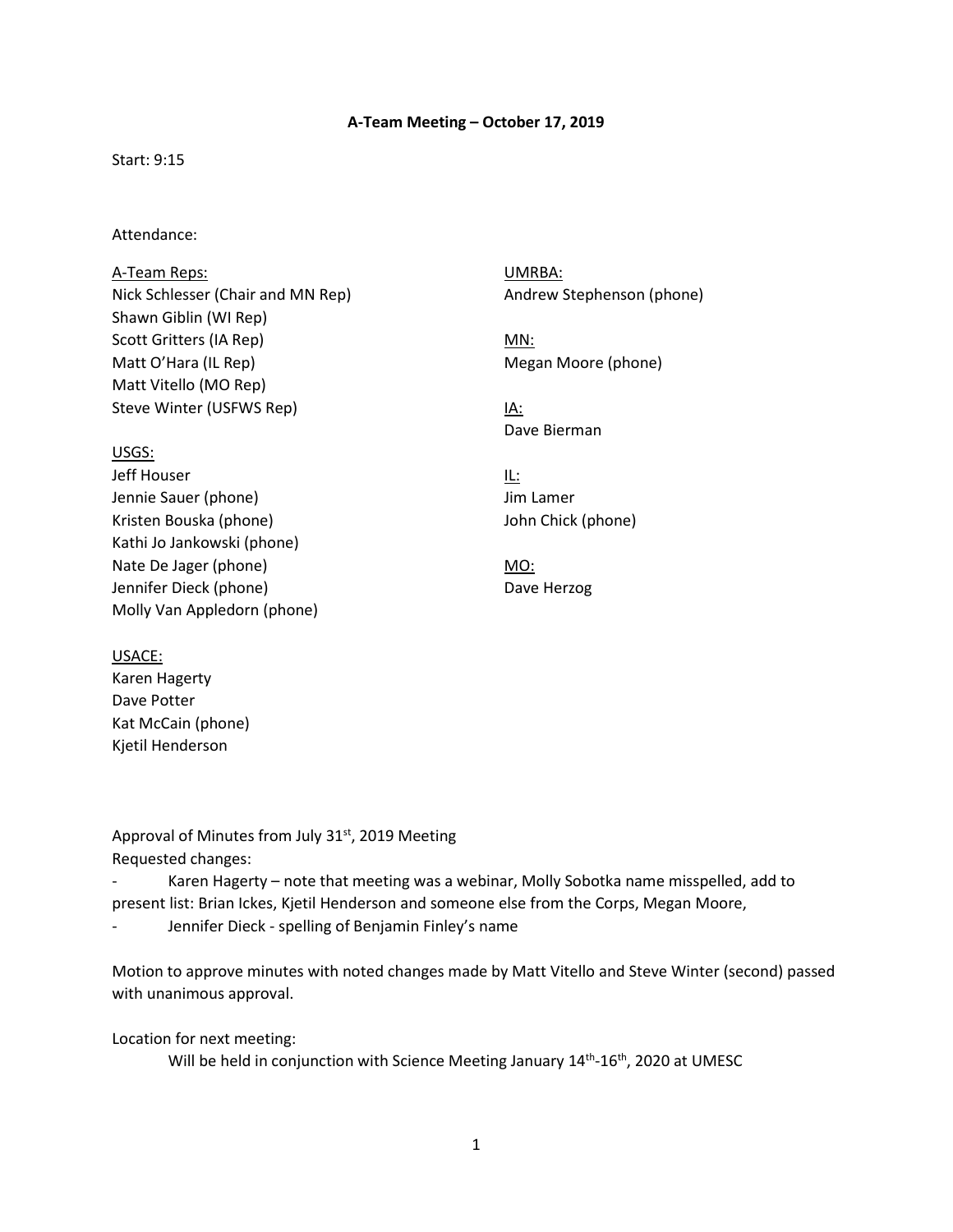UMRR update, Marshall Plumley - presented by Karen Hagerty

- Marshall met with Senator Durbin in Quincy, IL regarding a potential HREP in Quincy Bay
- Colonel was going to be electrofishing, but unfortunately didn't end up working out
- UMRR-CC Oct 30, St. Paul
- Executed 99.9% of funds for FY19
- UMRR has been fully funded for several years
- Looks like full funding for FY20, but final appropriation has not been made
- FY20 draft plan of work is similar to FY19, with more money for science
- No construction in Rock Island this year, so money may move around
- FY20 Illinois Waterway closure is fully funded

# **District Updates (from presented slides and notes)**

# **MVP**

- **McGregor HREP:** Feasibility Report approved in June 2019. Begin P&S with anticipated contract award for Stage I in 2nd quarter FY 2020. MOA Executed with FWS.
- **Bass Ponds HREP:** Feasibility Report approved in June in 2019. MOA Executed with FWS. Completed P&S and solicited for a construction contract award in September 2019. Issues with the bidder prevented an award. Scheduled for 2nd quarter FY20.
- **Conway Lake HREP (Pool 9):** Construction to begin in spring 2020.
- **Lower Pool 10 HREP:** Feasibility study continuing. TSP identification scheduled in FY20.
- **Reno Bottoms HREP (Pool 9):** Feasibility kickoff in August. Data collection (borings, topo, forest inventory, mussels) underway.

# **MVR**

- • **Steamboat HREP Pool 14:** Flood plain requirements with the head of the island have been resolved.
- **Lower Pool 13:** Open House scheduled for November.
- **Keithsburg HREP:** Awarded contract on August 23rd.
- **Pool 12 HREP**: Post flood survey underway.
- **Beaver Island HREP Pool 14:** Contractor is dredging. Modification awarded in September.
- **Huron Island HREP Pool 18:** Contractor mobilized and started adjusting rock. EDRC planted aquatic vegetation on August 14 &15th. ECRC scheduled to be back on-site the week of September 23rd to assess the vegetation planted delayed due to high water. Looking at survival – will do full planting next summer.

# **MVS**

- **Yorkinut Slough HREP:** Initiate feasibility study 1<sup>st</sup> Qtr FY 20. Should have planning done in first quarter, but may wait for new refuge manager as Justin Sexton moving to different refuge.
- **Clarence Cannon HREP:** Continue Construction of multiple awarded individual contracts (water control structures; pump station; berm setback)
- **Crains Island HREP:** Stage I contract award (sediment deflection berm and channel excavation): scheduled for  $2<sup>nd</sup>$  Quarter FY 20.
- **Eagles Nest Islands**: Continue Design
- • **Piasa:** Moved to contract by end of year sponsor identified, need to get paperwork in order.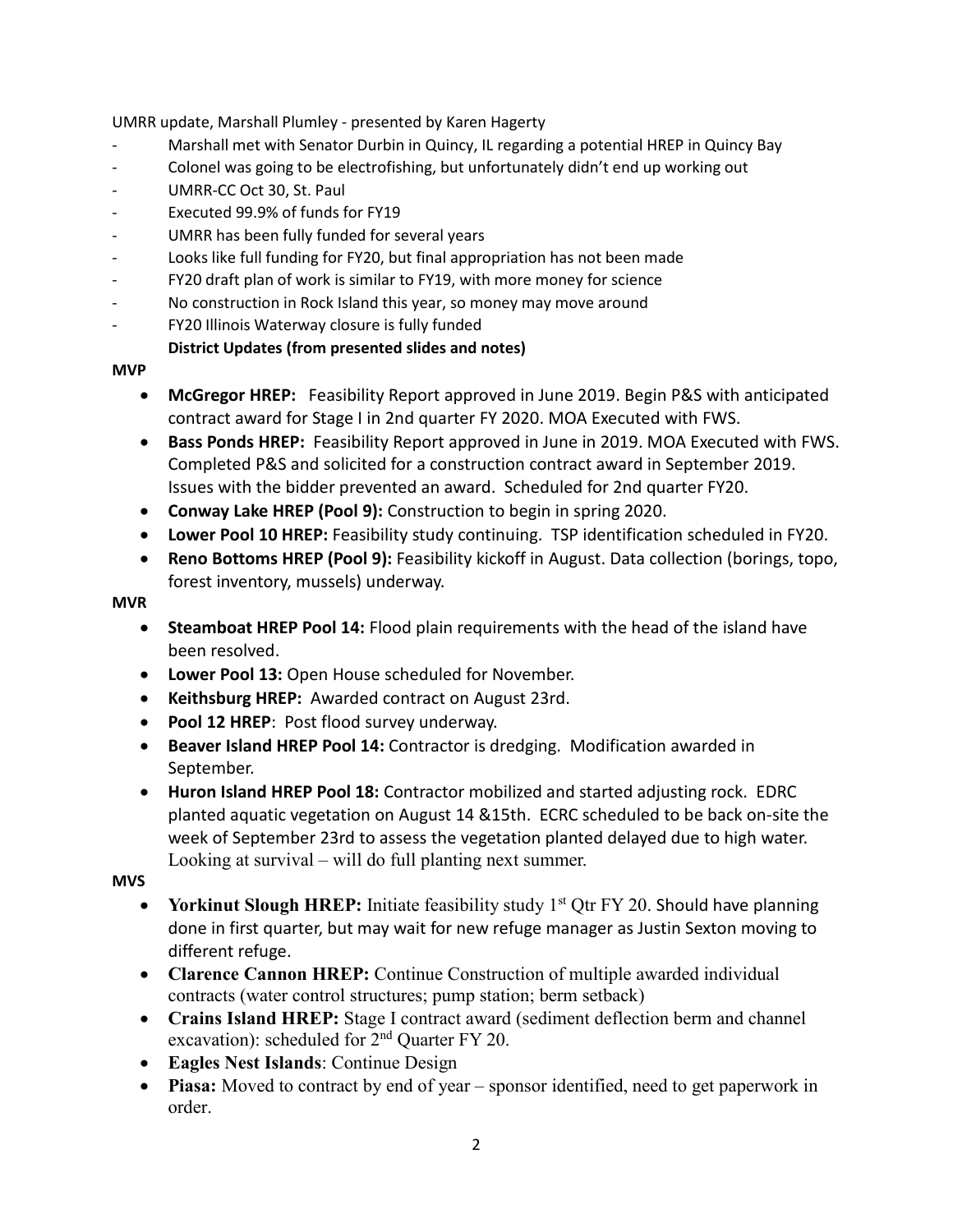### **UMRR 2020 Science Meeting Planning – Jeff Houser**

Most important, least important, what's missing in Focal Areas?

 Overall structure of the meeting will be discussed as well. People were overly mostly happy, but some changes could be made.

Approach to 2020 UMRR science meeting

– Assess current information needs

#### **Sources**

- 2011; Kreiling et al.; Ickes 2018) Upper Mississippi River Restoration (UMRR) Program's Long Term Resource Monitoring (LTRM) research frameworks (Ickes 2005; Newton et al. 2010; De Jager
- and geomorphology workshops (Gaugush and Wilcox 1994; Gaugush and Wilcox 2002) - Reports and recommendations from previous sedimentation
- 2010 Special Issue-- e.g., Sparks 2010 and references - Syntheses of previous studies on the UMRS (Hydrobiologia therein).
- The 2009 Reach Objectives publication (USACE 2011) from which information needs may be inferred
- The 2015-2025 UMRR Strategic plan (UMRR 2015) which clearly identifies the main objectives of river restoration efforts and the knowledge needed to do so under the broad vision of maintaining a "healthier and more resilient Upper Mississippi River Ecosystem that sustains the river's multiple uses"
- et al. 2018, Bouska et al. Submitted) - Conceptual models derived from several previous and ongoing efforts (USACE 2011; Nestler et al. 2016; Bouska
- second Habitat Needs Assessment (De Jager et al. 2018; - Documents produced as part of the recently completed McCain et al. 2018).
- Survey results from 2019 HREP workshop
- Information needs derived from ongoing discussions with HREP PDTs (e.g., Reno Bottoms, Lower Pool 13)

– Develop specific proposals/scopes for work to be done using funding available in 2020.

- Small number of larger, collaborative projects
- Developing proposals will be focus of January 2020 science meeting
- Prepare for meeting with initial calls/webinars for each prospective working group.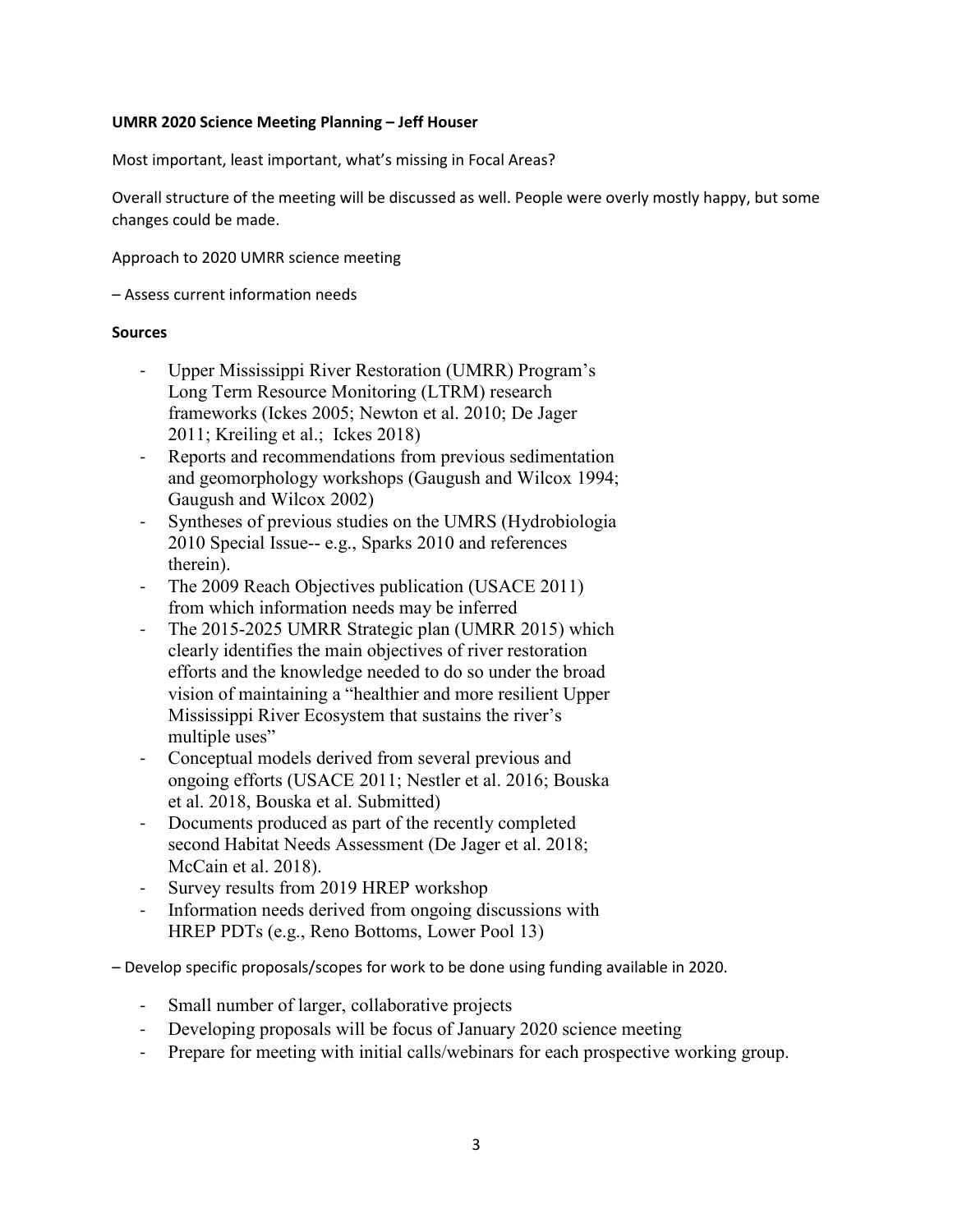Karen Hagerty – How do people get on the working groups?

Jeff Houser – Reach out to me and I will start a list.

Karen Hagerty – Is it incumbent on A-Team members to let agency members know about opportunity?

Jeff Houser – yes, but don't want 300 people at the Science Meeting.

Megan Moore – Is there an email distribution list from 2018?

Jeff Houser – yes, and one that I updated for November Webinar – includes 2018 list and updates of departures/arrivals. For A-Team members, would be good to have you identify interests for now.

 Jeff Houser - As done in 2018, likely to have substantial funding for this, opportunity to tackle larger questions that reach across agencies. As A-Team, work should address the whole system.

Karen Hagerty – By November, we'll have a firm idea about money.

 Jeff Houser -- Assess current information needs – look to variety of sources –( see sources list p3) UMRR PDTs (UMESC folks involvement on PDTs – Jeff on Lower Pool 13, Molly Van Appledorn on Reno Bottoms). LTRM research frameworks, syntheses of previous studies on UMRS, 2009 Reach objectives, 2015-2025 UMRR Strategic Plan, Conceptual models, survey from 2019 HREP workshop, information from HREP

Bottoms).<br>2020 science meeting will be forum for developing science in support of management projects – foster collaborative approach and larger projects. More effectively incorporate UMRR LTRM's unique strengths, facilitate more interaction between science and practitioners.

 Goal: Identifying and understanding plausible futures for the hydrology and geomorphology of the UMRS and the implications regarding the structure, function, and management and restoration of the river-floodplain.

What will the river look like in 50-100 year?

What does this mean for the distribution and abundance of habitat and biota?

What are the implications for current restoration and management actions?

 components – decline in common carp, reed canary grass, Asian carp, Japanese hops. A Changing River – system is still adapting to L&D. Hydrograph is dynamic. Changes to biological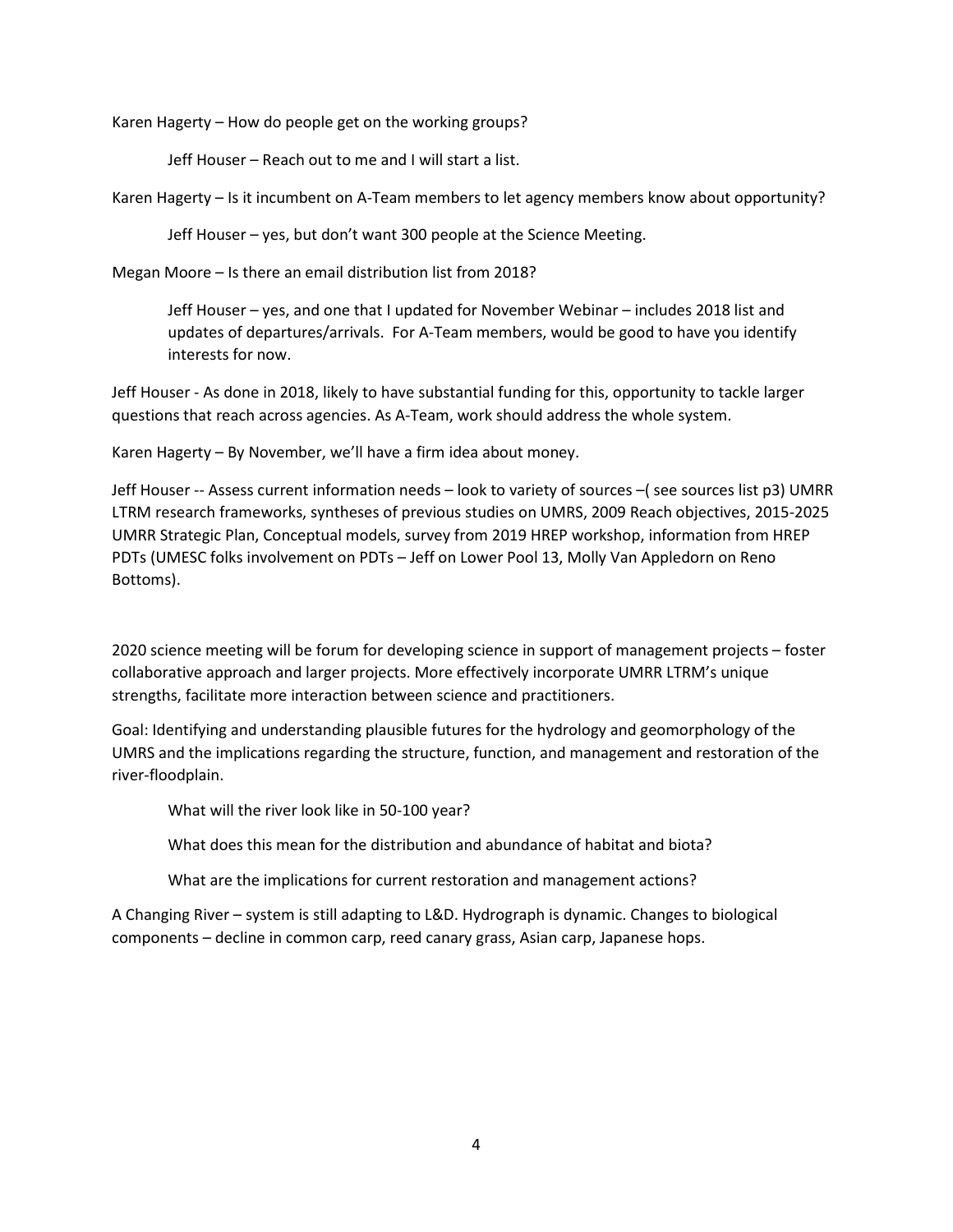# Projected climate/hydro changes. An example:

Naz et al. 2016. Regional hydrologic response to climate change in the conterminous United States using high-resolution hydroclimate simulations. Global and Planetary Change 143:100-1117



 Dave Potter – asked what river will look like 50-100 years from now. How about what we want the river to look like? Should/Are we revisiting the environmental pool plans?

Andrew Stephenson – Marshall has laid out a path for having a discussion that leads to a desired future condition.

 Karen Hagerty – What was done with the Illinois 519 study (comprehensive plan that discussed desired future based on attainable outcomes with the knowledge that goals will change)– looking to do a similar process for UMRS.

 Jeff Houser – What is done at the Science Meeting can be very informative to the discussion of Desired future condition. Status and Trends may contribute to desired future condition would be analogous to Indicators report with the HNA-II report. Understand the data and what we know about the river – then react and evaluate in response.

 Dave Potter – Would like to see HREP Manual added to the sources from which Focal Areas can be derived.

Jeff Houser – May have been included in initial thoughts, but will add to the list of sources as well.

### **Have written comments to Jeff Houser by Wednesday Oct 23, 2019**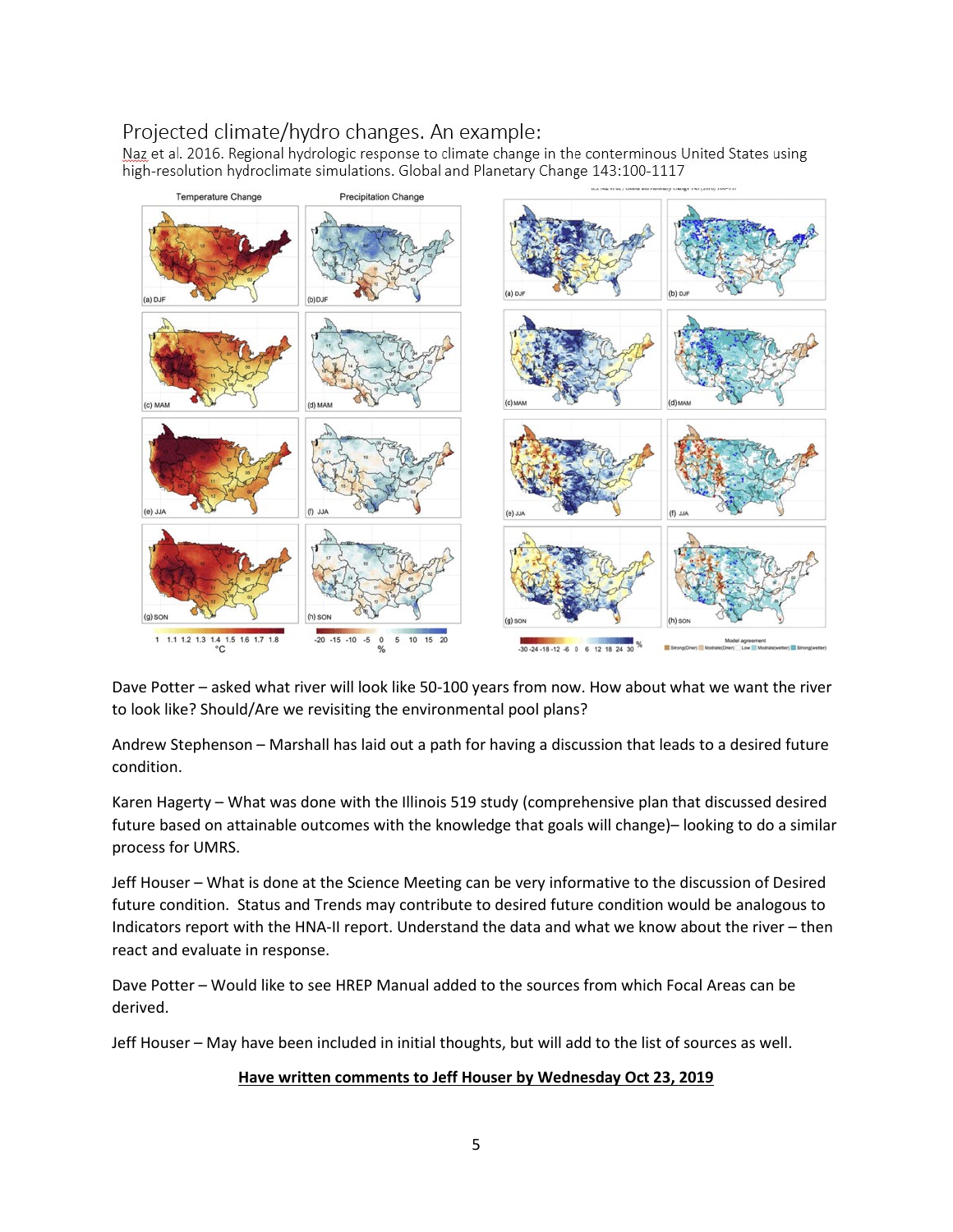# **2020 Draft Themes and Focal Areas**

| 2018-2019 Themes                                                                                                                                                                           | <b>Draft 2020 Themes</b>                                                                                                                                                                                                                         |
|--------------------------------------------------------------------------------------------------------------------------------------------------------------------------------------------|--------------------------------------------------------------------------------------------------------------------------------------------------------------------------------------------------------------------------------------------------|
| <b>THEME 1: UNDERSTANDING CHANGES IN</b><br><b>GEOMORPHOLOGY AND THEIR IMPLICATIONS FOR</b><br>THE STRUCTURE AND FUNCTION OF THE UMRS                                                      | UNDERSTANDING ONGOING AND FUTURE CHANGES<br>IN THE HYDROLOGY AND GEOMORPHOLOGY OF THE<br><b>UMRS. WHAT ARE THE IMPLICATIONS FOR THE</b><br>FUTURE DISTRIBUTION AND ABUNDANCE OF AQUATIC<br>AREAS?                                                |
| <b>THEME 2: UNDERSTANDING ASSOCIATIONS</b><br><b>BETWEEN HYDROLOGIC AND GEOMORPHIC</b><br><b>CONDITIONS AND THE DISTRIBUTION/ABUNDANCE</b><br>OF BIOTA IN THE RIVER AND ON THE FLOODPLAIN. | <b>UNDERSTANDING ASSOCIATIONS BETWEEN</b><br>GEOMORPHOLOGY, HYDROLOGY AND THE<br>DISTRIBUTION AND ABUNDANCE OF BIOTA IN THE<br>RIVER AND ON THE FLOODPLAIN. WHAT ARE THE<br>IMPLICATIONS FOR THE BIOTA AND HABITAT OF THE<br><b>FUTURE UMRS?</b> |
| THEME 3: PHYSICAL, CHEMICAL AND BIOLOGICAL<br>PROCESSES BEHIND THE OBSERVED SPATIAL AND<br><b>TEMPORAL PATTERNS IN LTRM DATA</b>                                                           | UNDERSTANDING THE PHYSICAL, CHEMICAL AND<br>BIOLOGICAL INTERACTIONS, THE PROCESSES BEHIND<br>THE LONG TERM TEMPORAL AND SPATIAL PATTERNS<br>IN UMRS RIVERINE BIOTA, AND THE IMPLICATIONS<br>FOR THE BIOTA AND HABITAT OF THE FUTURE UMRS.        |

Jeff Houser – 2020 themes need to be streamlined and pared down still

| <b>Themes</b>                                                                                                                                                                                                                                | <b>Focal areas</b>                                                                                                                                                                                          |
|----------------------------------------------------------------------------------------------------------------------------------------------------------------------------------------------------------------------------------------------|-------------------------------------------------------------------------------------------------------------------------------------------------------------------------------------------------------------|
| 1. Understanding ongoing and future<br>changes in the hydrology and<br>geomorphology of the UMRS. What<br>are the implications for the future<br>distribution and abundance of aquatic<br>areas?                                             | 1.1: Observed recent geomorphological changes and their<br>implications for future conditions.                                                                                                              |
|                                                                                                                                                                                                                                              | 1.2: Future discharge and water surface elevation (WSE) scenarios.                                                                                                                                          |
|                                                                                                                                                                                                                                              | 1.3: Future hydrogeomorphology scenarios. Synthesis and<br>extrapolation of what is learned in FA1 regarding recent<br>geomorphological changes and FA2 regarding our expectations for<br>future hydrology. |
| 2. Understanding associations between<br>geomorphology, hydrology and the<br>distribution and abundance of biota in<br>the river and on the floodplain. What<br>are the implications for the biota and<br>habitat of the future UMRS?        | 2.1: Assessing the associations between aquatic areas (De Jager et al.<br>2018) and biota and biogeochemistry using existing data.                                                                          |
|                                                                                                                                                                                                                                              | 2.2. Better understanding the critical drivers within side channels of the<br>UMRS in order to improve side channel management and restoration.                                                             |
|                                                                                                                                                                                                                                              | 2.3 Why is aquatic vegetation where it is and not where it isn't?                                                                                                                                           |
|                                                                                                                                                                                                                                              | 2.4. What are main drivers of fish abundance, distribution and<br>community composition?                                                                                                                    |
|                                                                                                                                                                                                                                              | 2.5 (merged with 1.2)                                                                                                                                                                                       |
|                                                                                                                                                                                                                                              | 2.6 (merged 2.6 and 2.7) Simulate floodplain vegetation dynamics, and<br>understand relationships among flood inundation, vegetation patterns,<br>and soil nutrient dynamics                                |
| 3. Understanding the physical, chemical and<br>biological interactions, the processes behind<br>the long term temporal and spatial patterns in<br>UMRS riverine biota, and the implications for<br>the biota and habitat of the future UMRS. | 3.1 Causes/consequences of river eutrophication and critical<br>biogeochemical processing rates related to nutrient<br>cycling/retention and dissolved oxygen dynamics.                                     |
|                                                                                                                                                                                                                                              | 3.2. Aquatic vegetation and the ecological resilience of the UMRS                                                                                                                                           |
|                                                                                                                                                                                                                                              | 3.3 Better understanding the factors that affect the susceptibility of<br>the UMRS to species invasion.                                                                                                     |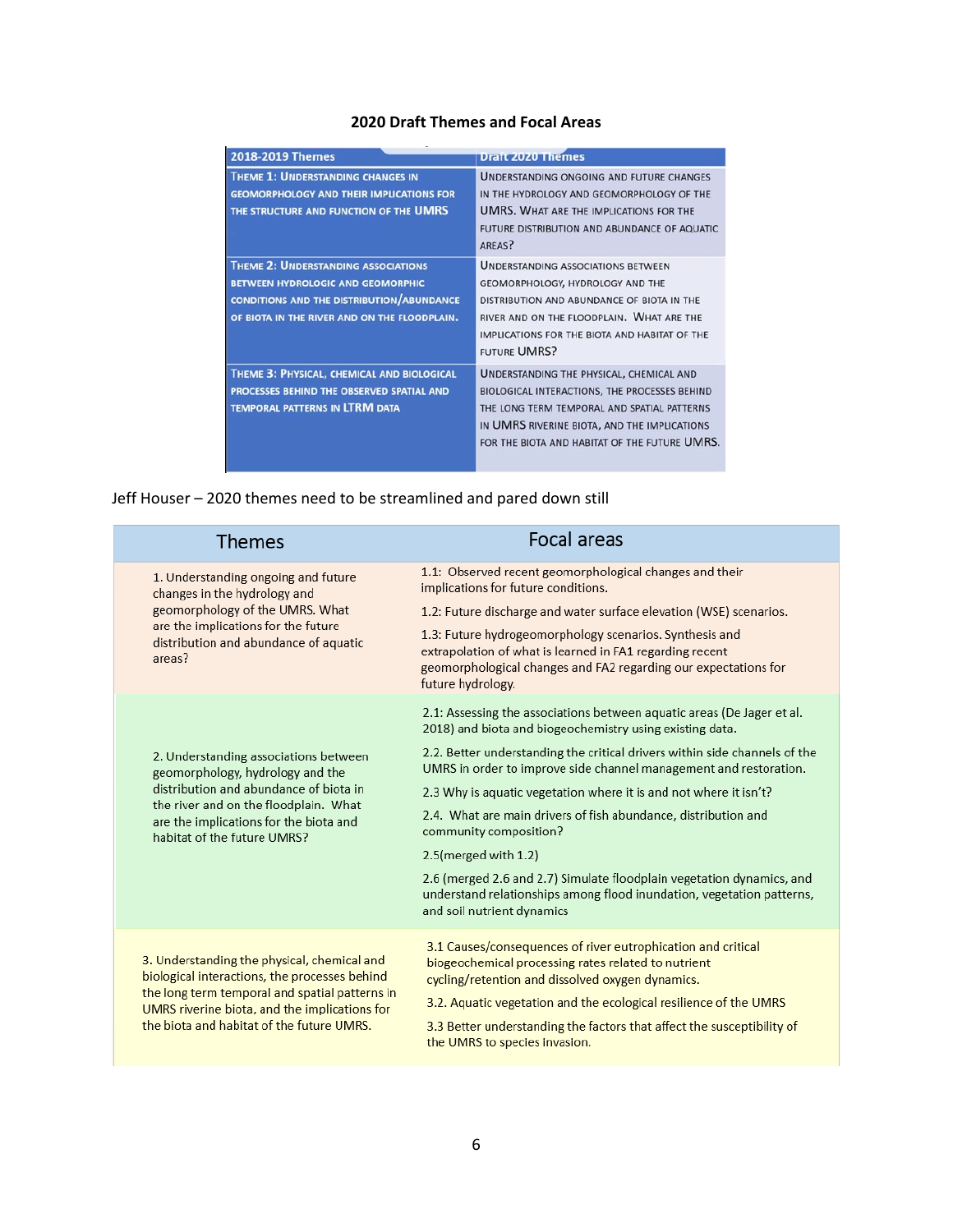1<sup>st</sup> Theme

Jeff Houser

- 1.1.1 Jim Rogala work is ongoing and may be able to be refined to make projections
- 1.1.2 How do depth and aquatic area scenarios?
- 1.1.3 Ties the first two together.

 Nick Schlesser – Dan Dieterman (MNDNR) considers Theme 1 to be the most important subjects UMESC could study period! (according to his provided notes)

Karen Hagerty – How do we tie in ongoing work into new projects?

Jeff Houser – Expect those people that are working on ongoing work will be a part of those working groups and those discussions. If they are unable to attend, pre-meeting updates can be organized.

2<sup>nd</sup> Theme

Jeff Houser

- We have defined aquatic areas now, and want to apply the info we have to them
- A specific area for side channels is included
- Why is vegetation where it is may be addressed by incoming researchers.
- 2.5 folded back into 1.2
- 2 floodplain vegetation focal areas folded into 2.6

3<sup>rd</sup> Theme

 areas. River gets a lot of nutrients and focus has been on Gulf of Mexico, but effects on the river as well. Questions related to aquatic vegetation and ecological resilience. We have more data than Jeff Houser – Eutrophication didn't receive much attention in 2018-19 so is expanded in 2020 focal Important for HREPs as they alter hydrology and probably changing how river responds to nutrients. understanding for this area now.

Karen Hagerty – Could 3.2 be merged with 2.3?

 Scott Gritters – Encourage simplification in theme/goal, where have we been, where are we now, where are we going, is that where we want to be?

Karen Hagerty – We come to the table with temporal viewpoints on data. (past, present, future)

Nate De Jager – Struggle with component-specific vs. integrated across components

Scott Gritters – would like to see integration

Jeff Houser – seems like that is more like a status and trends direction

 Karen Hagerty – understanding where we are going implies you know something about where we have been

 Jeff Houser – might have/need different analytical approaches for understanding themes as past, current, future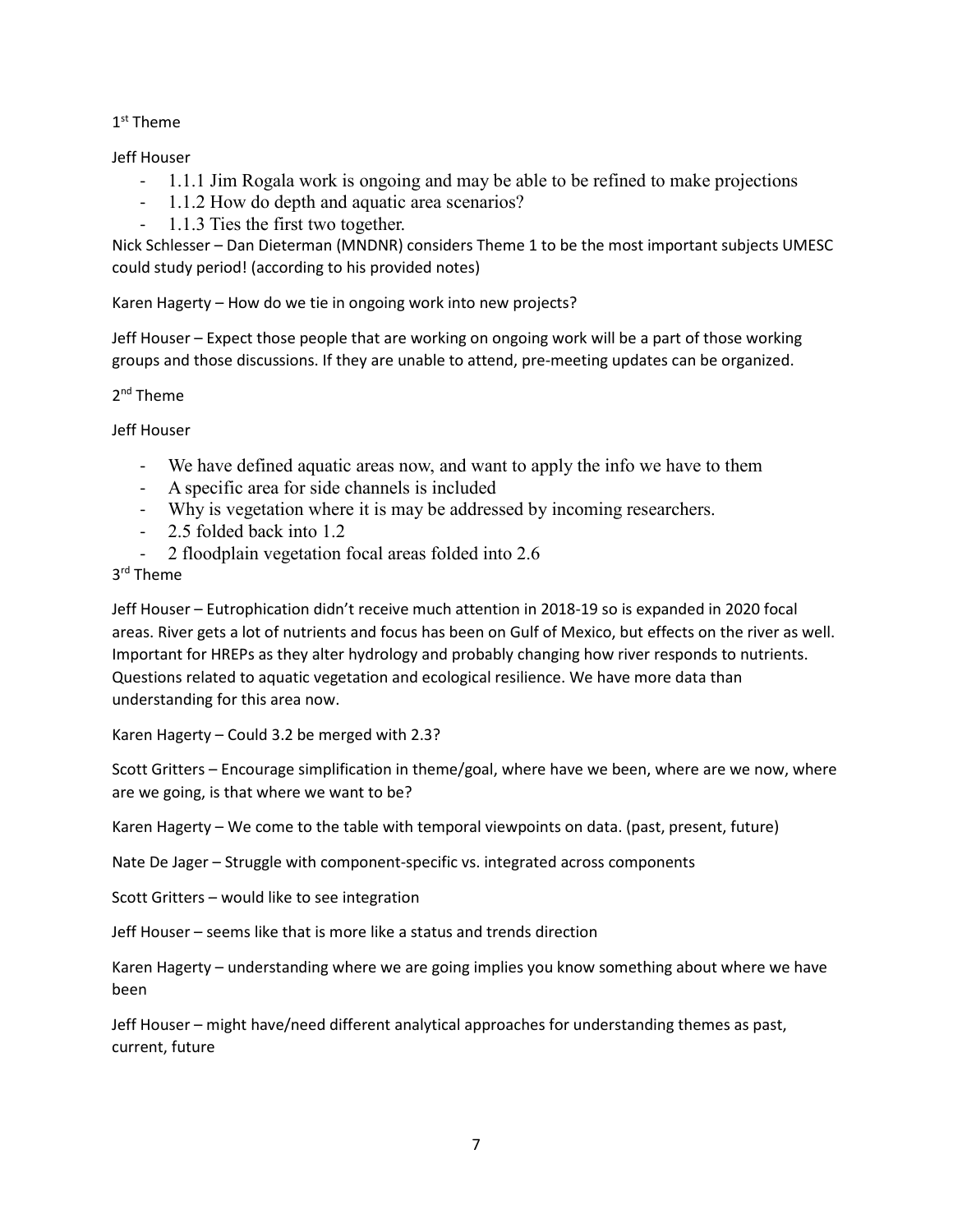#### **Focal Area 1.1**

- Megan Moore in years past, we have made a point that research and funding should be appropriated to the UMRS and not into the basin. Are there opportunities to ask questions at the watershed-scale that are relevant to this focal area?
- Karen Hagerty We aren't limited to looking at the watershed, but definitely cannot do restoration outside of UMRS.
- Megan Moore -- But our restoration projects are designed for 50 year life time, and will therefore likely see a lot of change well informed predictions would be helpful.
- Jennie Sauer talks in UMRCC Water Quality Tech session had talks by MPCA that had datasets on tile drainage and other metrics
- Shawn Giblin questions related to tile drainage and land use change
- Shawn Giblin 1.1.6 -has anyone gone back to HREPs and evaluate sedimentation? Would like to see a north-south gradient and understanding of sedimentation following dredging
- Karen Hagerty Rock Island has similar questions, but lack some baseline data.
- Jeff Houser Could you use sediment cores to look at this if no baseline data? If we do this, we should do it at a broad scale to understand how setting influence sedimentation rates.
- Scott Gritters In some of the Iowa pools initial sedimentation is high, then slows
- Shawn Giblin seems to be a lot of variation
- Dave Potter 1.1.3 uncertainties is an important topic relevant more broadly, particularly within HREP designs and addressing risk. Corps has a new planning document requiring a look at risk and uncertainty.
- Shawn Giblin  $-1.1.7$  happy to see this included, suggest including biotic responses fish, veg, waterfowl 1.1.10

#### **Focal area 1.2**

- Jeff Houser -- Corps has tool for looking at climate change effects on discharge (Jeff indicated this info came from Molly Van Appledorn)
- scenarios? Tributary data could be used to feed the models (%tile, %ag, etc). Shawn Giblin – gets to Megan comment, how can we incorporate tile drainage and land use into
- KathiJo Jankowski at winter limnology conference and generally little is known about ice cover on rivers
- Nick Schlesser planning in Lake Pepin, nuclear plant has adjusted thermal regime and is planning to shut down ~2030 – probably greater effect upper Pool 4. May have significant impact on fish movement/habitat use.
- Jennie Sauer Historical photos, satellites could potentially be used?
- KathiJo Jankowski LandSat can go back to early 1980's to look at rivers of a certain size

**Focal area 1.3** No Notes

**Focal area 2.1** No Notes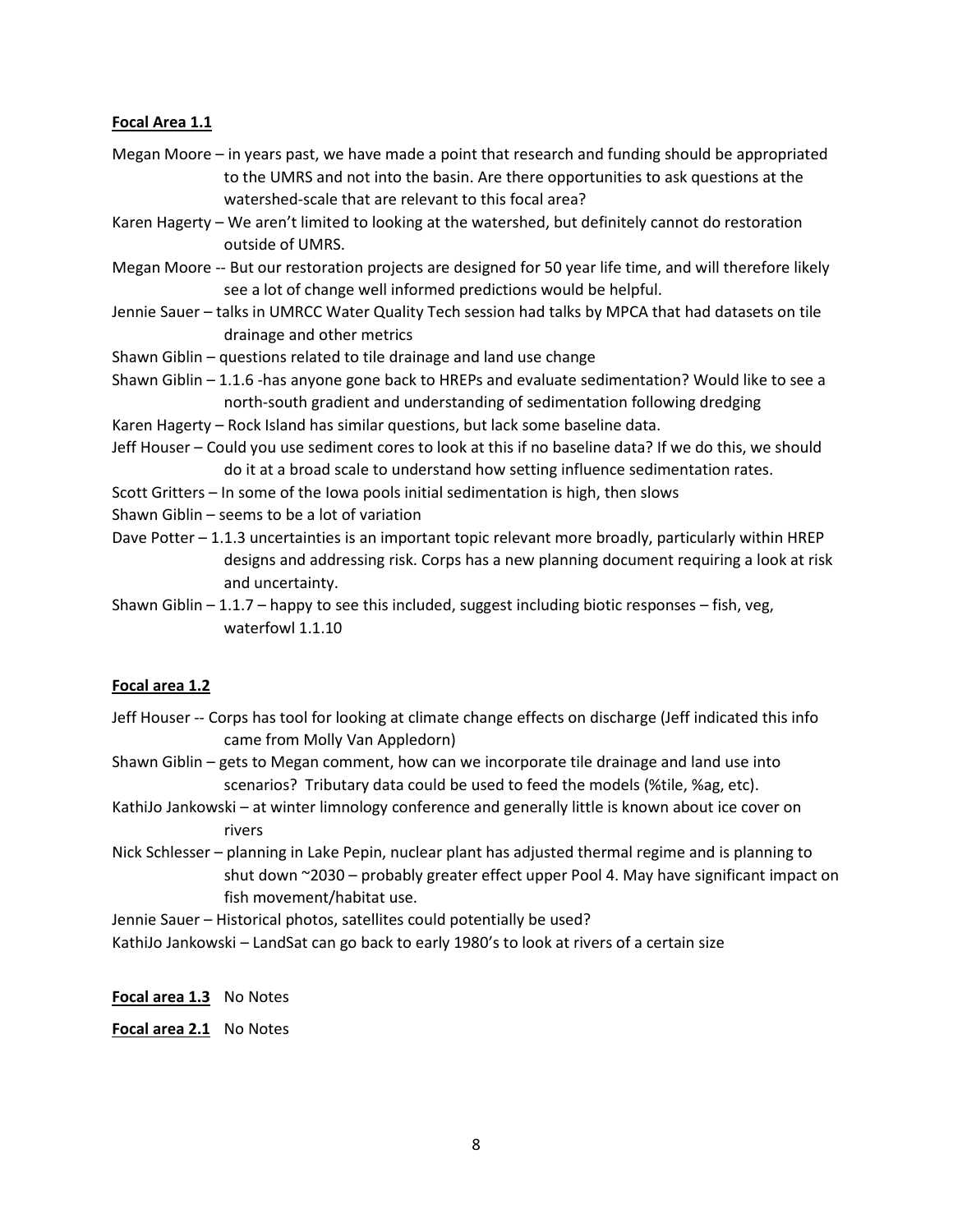### **Focal area 2.2**

- comments to Jeff), and encourages increases in mapping so we can track changes better Dave Herzog – interested in different successional stages of side channels (will provide more extensive going forward.
- Kristen Bouska workshop on side channels that talked about differences in function based on physical criteria
- Karen Hagerty 519 project looked at these topics on lower Illinois River
- Dave Herzog -- Need to do more than just define we need to quantify.
- Shawn Giblin Again a north south gradient or synthesis would be valuable Jeff Houser – Molly Sobotka did some work in this area, but may have had a southern focus
- Steve Winter Side Channels have been the a habitat focused on in recent HREPs, but not sure we have the ability to focus on the appropriate biota.

### **Focal area 2.3**

- Jeff Houser An upcoming study will show effects of just light and water level fluctuations
- Karen Hagerty How do these questions relate to the resilience research framework?
- Kristen Bouska Similar questions as in framework, reflect resilience concepts
- Steve Winter HREP standpoint, it would be very helpful to have a model that we can apply to pools other than Pool 8
- Karen Hagerty Yao's model Sturgeon Lake or UMRCC data
- Shawn Giblin 2.3.6 focused work on areas where vegetation blinks in and out Pools 9-13, maybe a focused LTRM protocol to help capture the gradient
- Karen Hagerty how do we move pools in Rock Island District to be more vegetated?
- Kjetil Henderson Should look all the way down to Pool 19

Jeff Houser – Potentially interesting contrast on the full geographic area

- Nate De Jager we have learned allot from specific pools, but now need some more generic data that cuts across numerous gradients
- Steven Winter 8,9,11 and 13 have large impounded areas. 8 & 9 are similar in amount of SAV, 13 is more moderate and maybe at tipping point, 11 less SAV
- Scott Gritters Responded to a Steve about vegetation on Pool 11 by saying it has a bad orientation with unfavorable wind fetch in two directions

# **Focal Area 2.4**

- Nick Schlesser will provide comments in written form, Dan Dieterman 2.5 and 2.6 are higher priorities Shawn Giblin – 2.4.5, expand vital rates species list to understand this high water events
- Nick Schlesser May be able to do that may not get a low flow year to get contrast
- Shawn Giblin Could expand the species list beyond the current
- Jeff Houser General point is to understand the effects of high flow events and investigate otoliths
- Shawn Giblin Yes, with traditional approach of sampling the age classes
- Nick Schlesser States probably have aging data to integrate (MN does for sure, though largely from Pepin)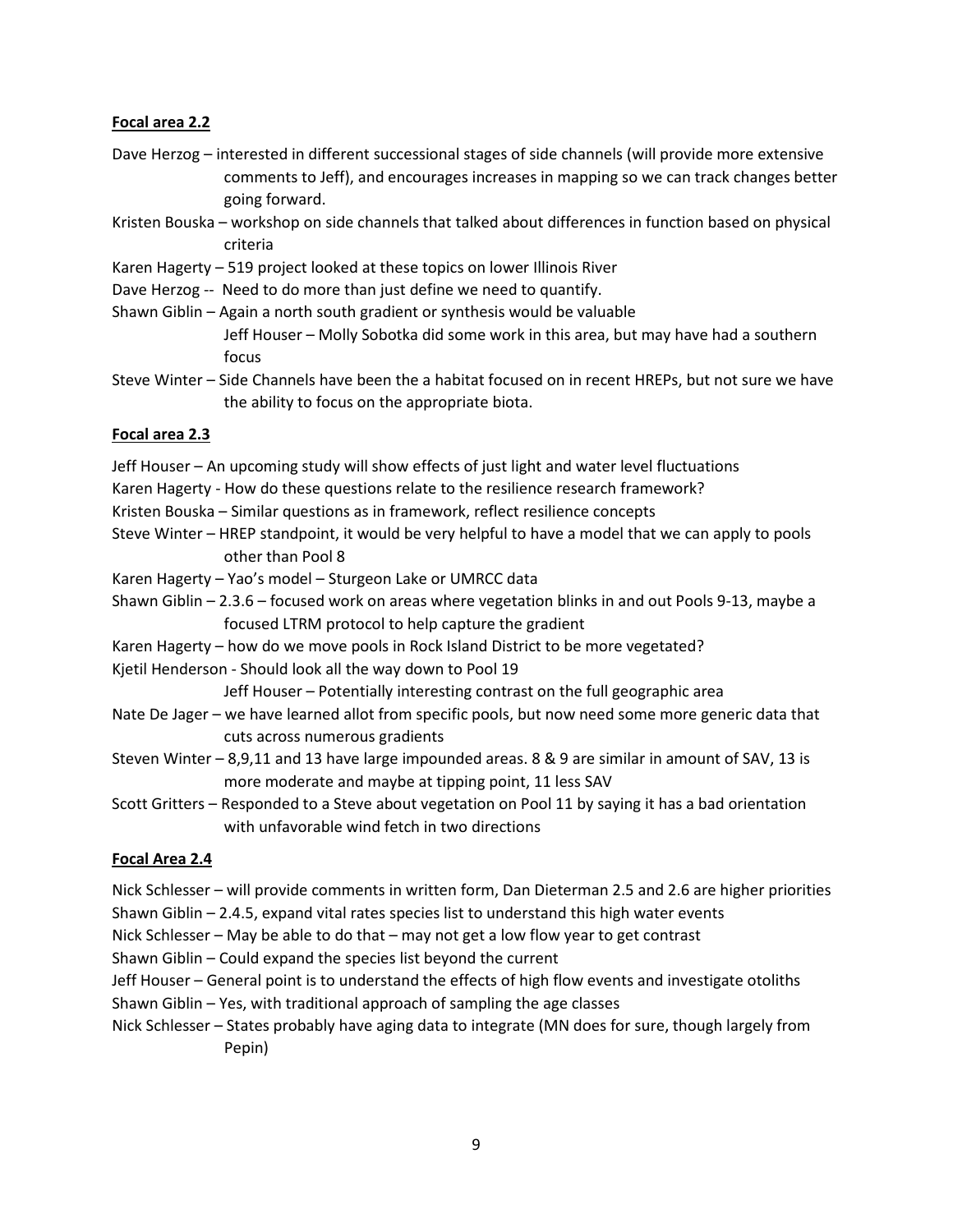### **Focal Area 2.5** No Notes

### **Focal Area 2.6**

 Jeff Houser -- Understand relationships among flood inundation, veg patters, and soil nutrient dynamics. Karen Hagerty – germination and regeneration are pretty big concerns

### **Focal Area 3.1**

Karen Hagerty – 3.1.3 and 3.1.10 might fit well under water residence time

Jeff Houser – Do people agree that eutrophication is important?

Karen Hagerty – hard to do anything about the problem

Shawn Giblin – disagree, do something at project scale

Shawn Giblin – felt many questions are re-hashing completed projects

- Jeff Houser are questions sufficiently answered for management decisions? Lots of work on Pool 8, but less so elsewhere
- Shawn Giblin would like to see work on 3.1.6 advanced
- Nick Schlesser Dan Dieterman suggests 8-10 are not well understood, but others we have sufficient knowledge

### **Focal Area 3.2**

Karen Hagerty – just one aquatic vegetation section in focal area organization

### **Focal Area 3.3**

Karen Hagerty - Perhaps merge these two under previous vegetation and fish sections

Dave Herzog – likes the emphasis on non-natives

Shawn Giblin – likes the questions, but not sure how to answer

 reproduction, but also with low mainstream discharge to retain – potential model Jim Lamer – relationship in large changes in magnitude of discharge contributing to Asian carp applications

Karen Hagerty – high water discharge and open gates

Karen Hagerty – can upper pools support Asian carp?

Kjetil Henderson – landform changes, oxygen, winter condition limitations

Karen Hagerty – we can't build projects to support Asian carp

Dave Potter – fish passage promotion vs restriction. When? and Why? For long term native survival

Stephen Winter – altered hydrology (can't hear)

Scott Gritters – decline on common carp is of high interest

Matt Ohara – decline in common carp, but no aquatic vegetation in Illinois River

Scott Gritters – Missouri River doesn't have backwaters, but they still have Asian carp

Matt Ohara – Emiquon has common carp, Asian carp, and SAV under study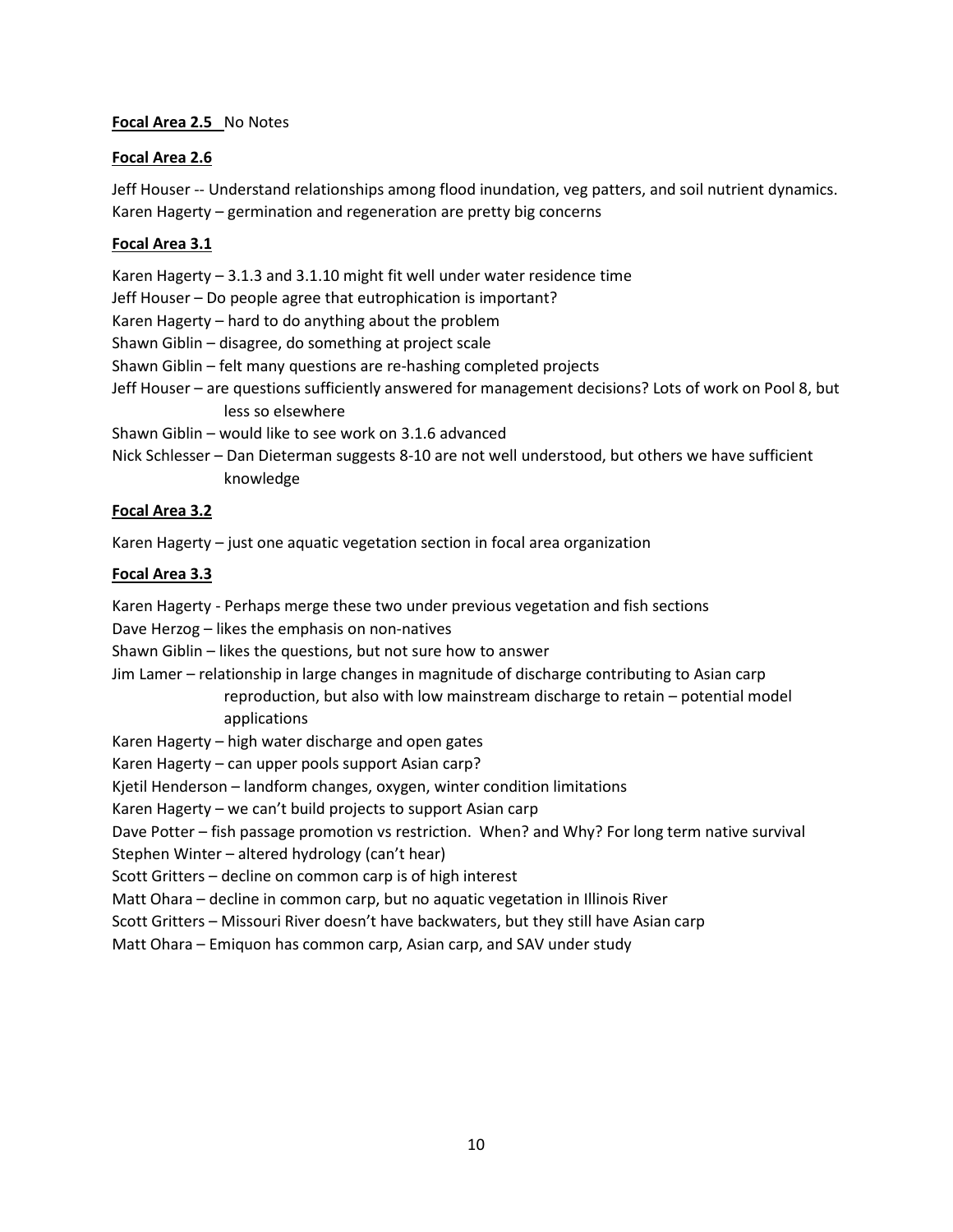#### **Next Steps**

 Feedback on focal areas by 23 October. Read aheads by 28 October. Program webinar Nov 6. Request written feedback on focal areas. Finalize working group topics, leaders and initial membesr based on partnership input (mid-late nov). Initial working group calls/webinars to prepare for Science Meeting (December). January 14-16 – 2020 UMRR Science meeting in La Crosse, WI.

Scott Gritters – Requests reminder e-mails be sent prior to deadlines

Basic Agenda Ideas

| <b>Tuesday afternoon</b><br>12:30 pm $-$ 1:00 pm Introductions / Logistics                                                                                                                   | <b>Wednesday evening</b><br>6:15 pm -- ??? Dinner and Social                                                                                                                                                                             |
|----------------------------------------------------------------------------------------------------------------------------------------------------------------------------------------------|------------------------------------------------------------------------------------------------------------------------------------------------------------------------------------------------------------------------------------------|
| 1:00 pm - 2:00 pm Initial set of presentations to inform the<br>small group working sessions that will follow.                                                                               | Thursday morning:<br>9:00 - 9:30 Presentation/discussion: Working group 4.                                                                                                                                                               |
| 2:00 pm-2:15 pm Break; Disperse into working groups.                                                                                                                                         | 9:30-10:00 Presentation/discussion: Working group 5.                                                                                                                                                                                     |
| $2:15$ pm $-5:15$ pm Initial working group discussions                                                                                                                                       | 10:00-10:30 Presentation/discussion: Working group 6.                                                                                                                                                                                    |
|                                                                                                                                                                                              | 10:30 -11:00 Follow up discussions for WG 4, 5 and 6                                                                                                                                                                                     |
| <b>Wednesday Morning</b><br>8:00 am - 11:30 am Work groups reconvene and develop<br>initial outlines of proposals. Possible time to switch groups                                            | 11:00 - 11:30 Discussion of next steps                                                                                                                                                                                                   |
|                                                                                                                                                                                              | 11:30 - 12:30 Lunch (on site)                                                                                                                                                                                                            |
| 11:30 am - 12:30 pm Lunch                                                                                                                                                                    |                                                                                                                                                                                                                                          |
| <b>Wednesday Afternoon</b><br>12:30 pm -- 3:00 pm Working groups continue work on<br>proposal outlines and develop brief presentation for plenary<br>session. Possible time to switch groups | Thursday afternoon<br>12:30 pm - 2:30 pm - Working group wrap-up<br>discussions. Includes developing a specific plan for<br>completing the proposal (Who is responsible for what, by<br>when. We will discuss deadlines at the meeting). |
| $3:00 - 3:20$ Break                                                                                                                                                                          | 2:30 pm - formal meeting adjourns. Working groups or<br>other discussions are free to continue as needed until                                                                                                                           |
| 3:20 - 3:50 Presentation and discussion: Working group 1.<br>3:50 - 4:20 Presentation and discussion: Working group 2.                                                                       | 5:00 pm.                                                                                                                                                                                                                                 |
| 4:20 - 4:50 Presentation and discussion: Working group 3.<br>4:50 -5:20 Follow up discussions for WG 1, 2 and 3                                                                              | We can reserve conference rooms at UMESC into Friday if<br>some folks want another day to get work done.                                                                                                                                 |

#### Jeff Houser – Any other changes to schedule/agenda

- Thinks we can accommodate individuals moving around between groups as long as each group has a core that stays the same and movers are not disruptive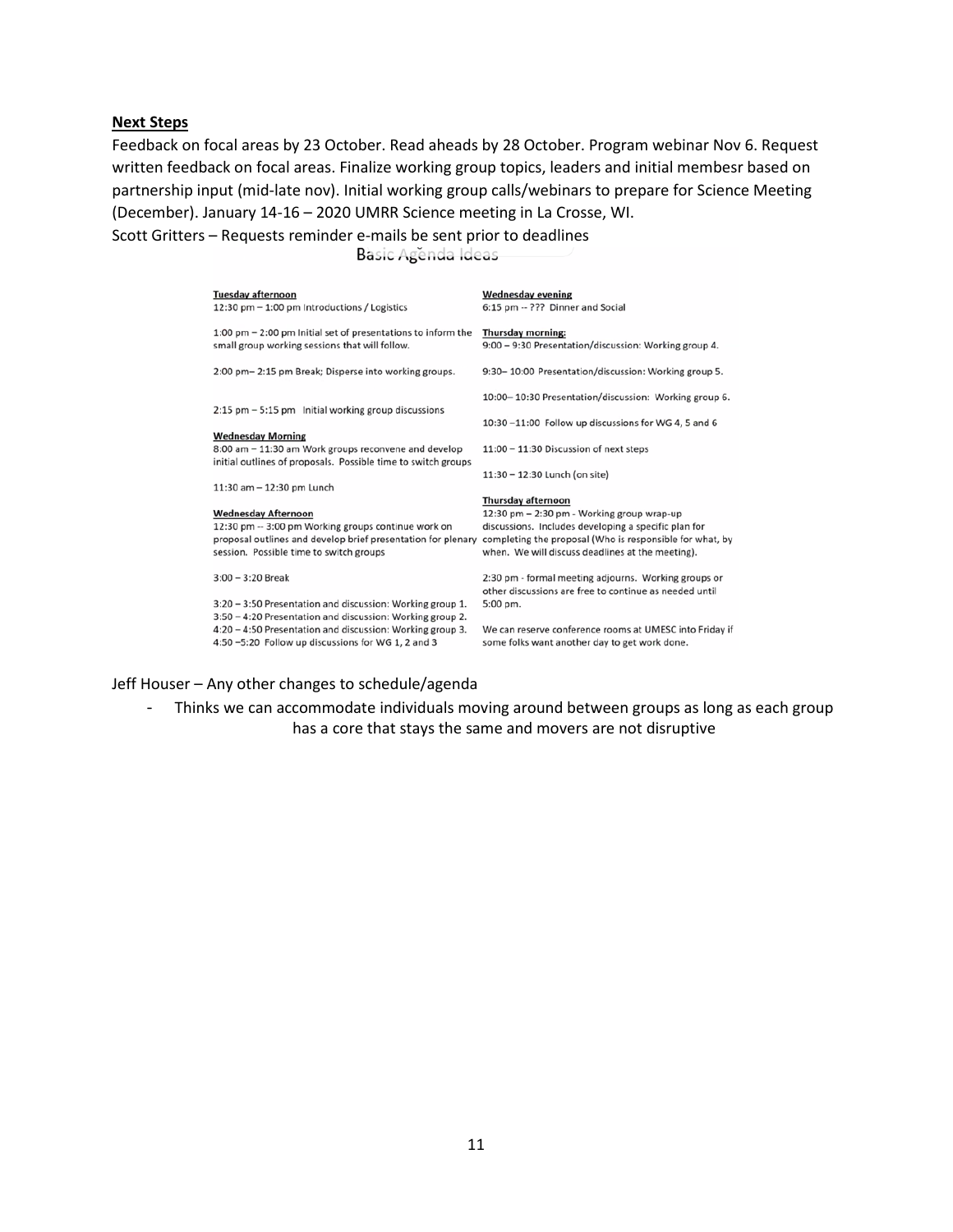#### **Status and Trends 3 Discussion**

Status and Trends 3 Discussion led by Jeff Houser

- Going to focus on table modified from the Ad Hoc Indicators
- Intro Chapter requires no discussion

#### **Chapter 2: Physical and hydrologic template of the UMRS**

Jeff Houser -- Addresses hydrology – Annual patterns (annual min and max)

Karen Hagerty – what about water levels in different years for planiform change

Nate De Jager – discussed in report

- Shawn Giblin what do you mean regarding planiform change?
	- Nate De Jager land vs. water characterizations Jim Rogala has accounted for some things, will check to see if the report is available
- Jeff Houser -- Jim is waiting on final feedback to incorporate into the report. He's done some presentations on delta formations. Changes in shallow areas where changes can be seen – not in deeper waters
- Shawn Giblin can we run that analysis for broader area, change in deep lentic and lotic areas?
- change in type or distribution nobody has done that yet, Jim may have ideas, but Nate De Jager – how does change in water level affect connectivity etc. How do aquatic area classes would be good to develop a working group for science meeting, not something for status and trends.
- Dave Herzog we do have one backwater, and would like to better understand sedimentation
- Scott Gritters any information can glean from sand transport to rivers? Deep channel dredging trends over time, might be a bigger issue throughout the system. Those relationships could be correlated? Increase in sand bed loads?
- Karen Hagerty Channel maintenance has data on volume of dredge material
- Dave Herzog May be important for long-term changes
- Karen Hagerty Brian Ickes and Reuben Heine paper. Particle size in main channel (Augustana researcher).
- data further back in time you go more unreliable makes comparisons across years Molly Van Appledorn – in contact with folks from corps on dredge data – some issues with historical difficult – could give rough estimates though. It is possible and data do exist.

# **Chapter 3: Major Changes in the UMRS**

- TSS has declined
- Vegetation distribution/abundance has increased
- There are a lot of things associated with these basic changes
	- Common carp decline
	- Low discharge during several key years
	- Small declines in tributary TSS
	- Various management actions
		- Islands
		- Drawdowns

Changes in fish communities (incrase in spp. Associated with veg, decrease in open water spp.).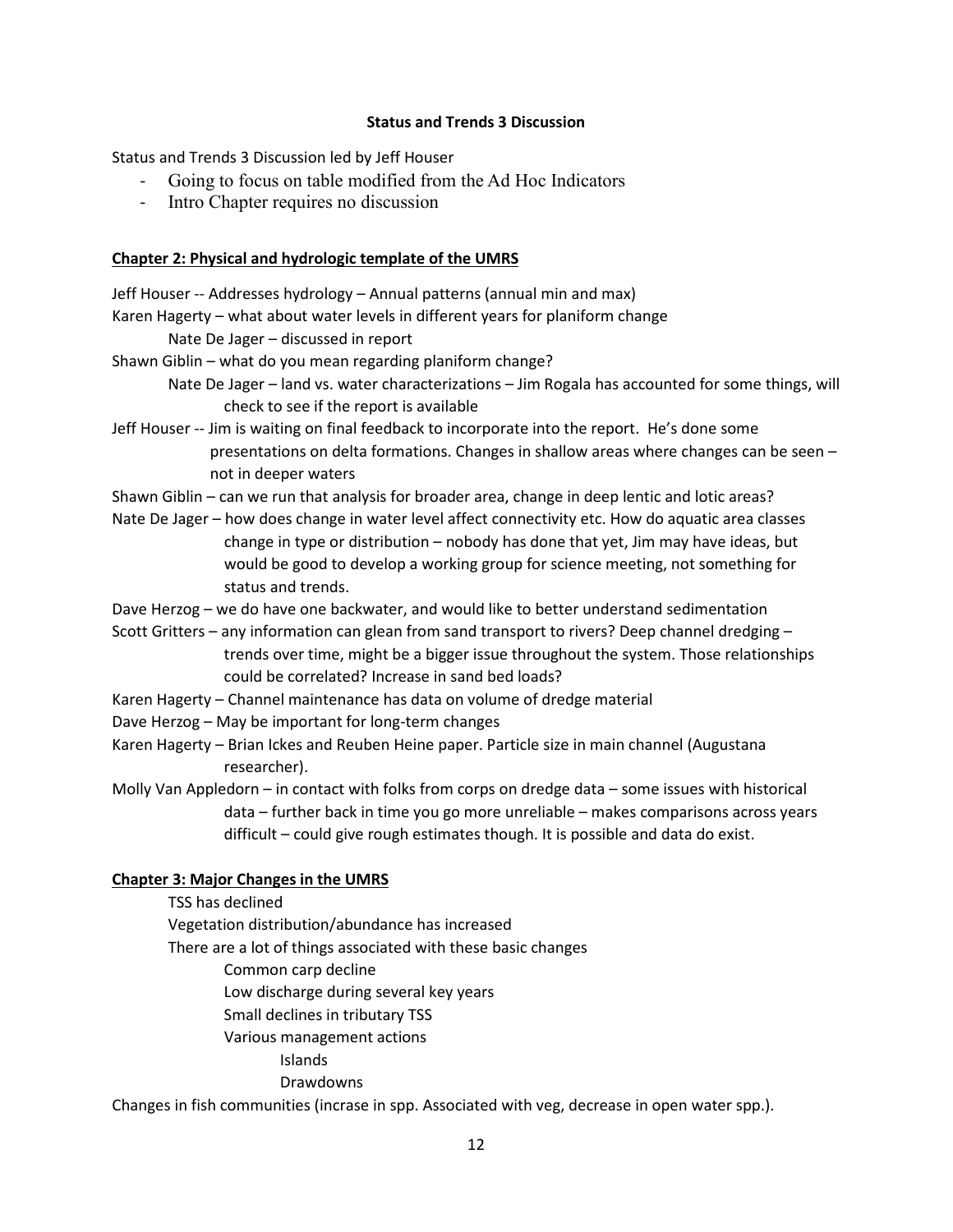Jeff Houser– less defined than rest of outline

 Karen Hagerty – Where does Brian's trajectory work fit in? Shawn Giblin – fish community information would be interesting to include, particularly feeding groups

- Dave Herzog does plankton data fit in?
- Jeff Houser -- Don't know where it fits if not done and ready to roll… Don't want this to become the omnibus document, but if something is tight and clean can consider.

#### **Chapter 4: Indicators of ecosystem health**

Water Quality

- Total Nitrogen Total Phosphorus Total Suspended Solids concentration Chlorophyll concentration
- Dissolved oxygen (% frequency of hypoxia in BW, summer and fall)
- Karen Hagerty include winter in DO? super saturation?
- Shawn Giblin all four seasons
- Shawn Giblin concentrations or flow-normalized?
- Jeff Houser -- For tributaries it was. Main channel was concentration. Design of LTRM is to assess the conditions in the river, now designed to assess loads. Loads is not good use of data, concentration provides information on condition of water in main channels and that of water moving into the backwaters. Hydrology data will be included in the report.
- Shawn Giblin pretty impressed with previous work that used flow normalized approach.
- Jeff Houser Yes, but addresses different things if doing long-term system want concentrations if you want catchments and land use, then maybe a flow normalized approach could be better.

KathiJo Jankowski – Flow normalized concentrations would be useful in that where those things occurred it would adjust the trends? Could do for Tribs, but couldn't do it with SRS data.

- Jeff Houser Could use a few fixed sites for this.
- Shawn Giblin Could share Matt Diebold data with you use one fixed site in main channel.
- Jeff Houser Seems like it would be doing something different from the rest of the report.
- Shawn Giblin concentration may be masked with current approach.
- Jeff Houser If doing for tribs, we can explore and see what the value is.

#### Vegetation

- SAV presence frequency of occurrence
- SAV biomass
- Lotic vs lentic communities (biomass ratio of species associated with each) Diversity
	- SAV spp
	- Emergen spp.
- Emergent vegetation
- Megan Moore biomass is a metric of interest because it captures more volume as compared to frequency of occurrence
- Shawn Giblin could we add duckweed and filamentous algae to aquatic vegetation indicators?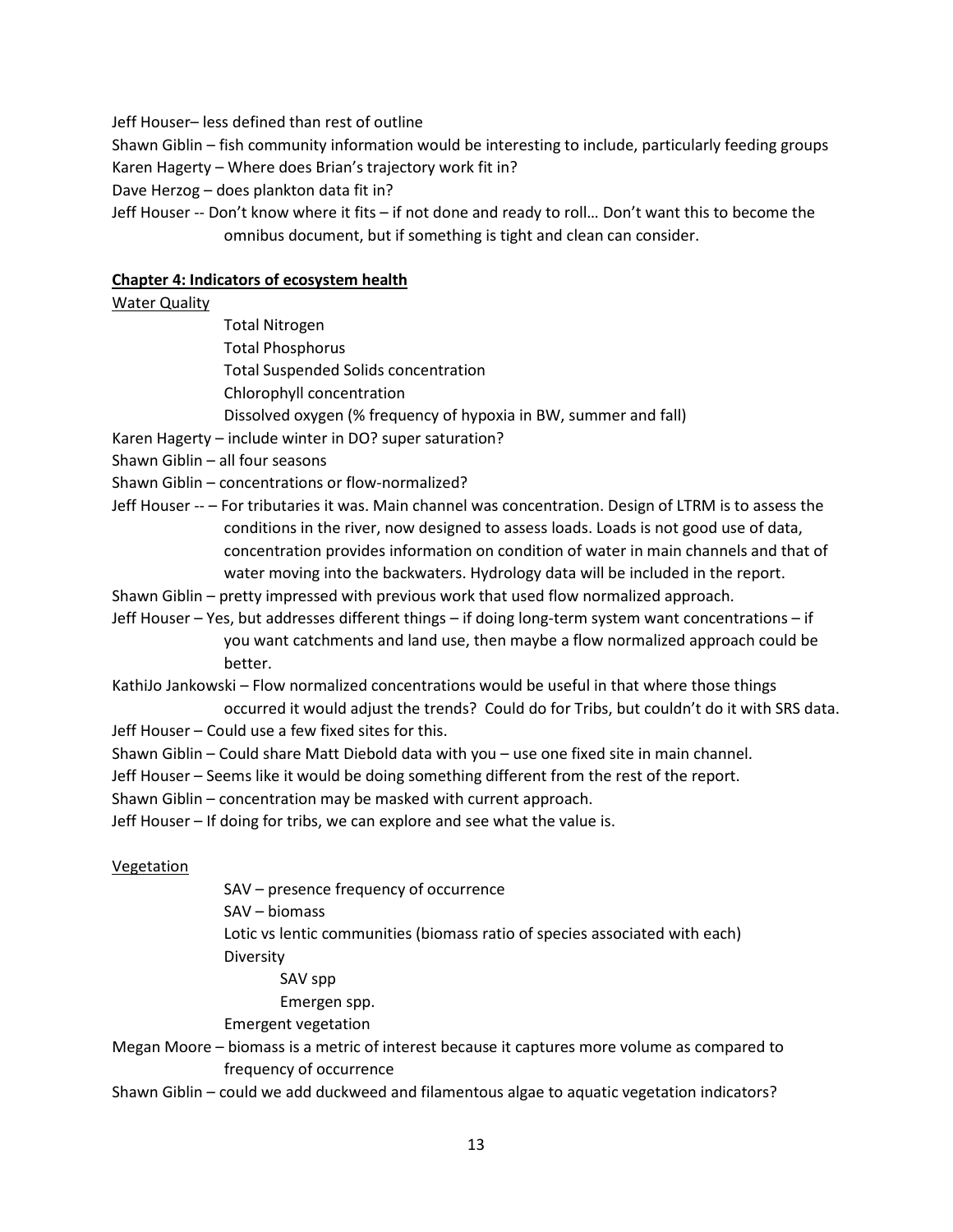Stephen Winter – likes lotic vs. lentic aquatic vegetation indicator

Fish

| Indicators related to habitat class |  |
|-------------------------------------|--|
| Lotic                               |  |
| Lentic                              |  |

 Community structure (spp richness, diversity, evenness and or dominance) Non-native: native ratio

Non-native indexed mass: total fish community mass

- Contribution of non-native fish assemblage mass to total fish community mass
- Stephen Winter clarification on terms in fish indicators (dependent, specialist)
- Karen Hagerty Alison Anderson worked on fish indicators, are these incorporated
- Jeff Houser replaced by lotic and lentic indicators read Brian's recommendation
- Karen Hagerty Didn't we have these discussions?
- Shawn Giblin recreational and commercial indicators are pretty important for public awareness (lots of nodding heads)

Nick Schlesser – would we use select species, or just a total of all species classified as recreational etc? Brian Ickes – all species have a category in the life history database game, nongame, commercial and

look at biomass of a group of species over time

- \*\*A-team consensus on including recreational and commercial indicators
- Karen Hagerty should we include forage fish indicator?
- rather habitats. Brian Ickes – doesn't seem to fit in a habitat-focused report– this program does not manage species, but
- John Chick a potential indicator to explain sportfish changes
- Karen Hagerty represents production at lower trophic levels changes in forage resources could indicators? Exotic spp may also affect sport fish populations – Asian carp could be a indicate changes in ecosystem structure and function. Are we only doing habitat-based potential threat.
- Kristen B Analysis across field species small bodied fish communities have been significant declines in lower three reaches. Did not look at forage specifically.
- \_\_\_\_\_ wasn't divided out in the past as thinking was indicator was basically what are the bigger fish eating – didn't matter if forage species or young of year of game fish.
- Nick Schlesser if looking at effects of Asian carp most fish, or their food, do compete at some level/life stage with Asian carp. Haven't had to look at in Minnesota yet, what do southern states think?
- Scott Gritters indicators are useful for asking why what is happening is happening, if there is a change in forage fish associated with Asian carp, this would be useful to know
- Brian Ickes it's up to the A-team, some were cut to balance report, part of the reason for developing tree map and graphical browsers was to ask questions on the fly
- Shawn Giblin suggest overwintering metric to be included

Jeff Houser – A-team previously did not support

- Karen Hagerty report showed southern pools had greater proportion of overwintering habitat than northern pools – which was the reason for supporting a backwater assemblage
- Jeff Houser we can look at some of these things without putting in the report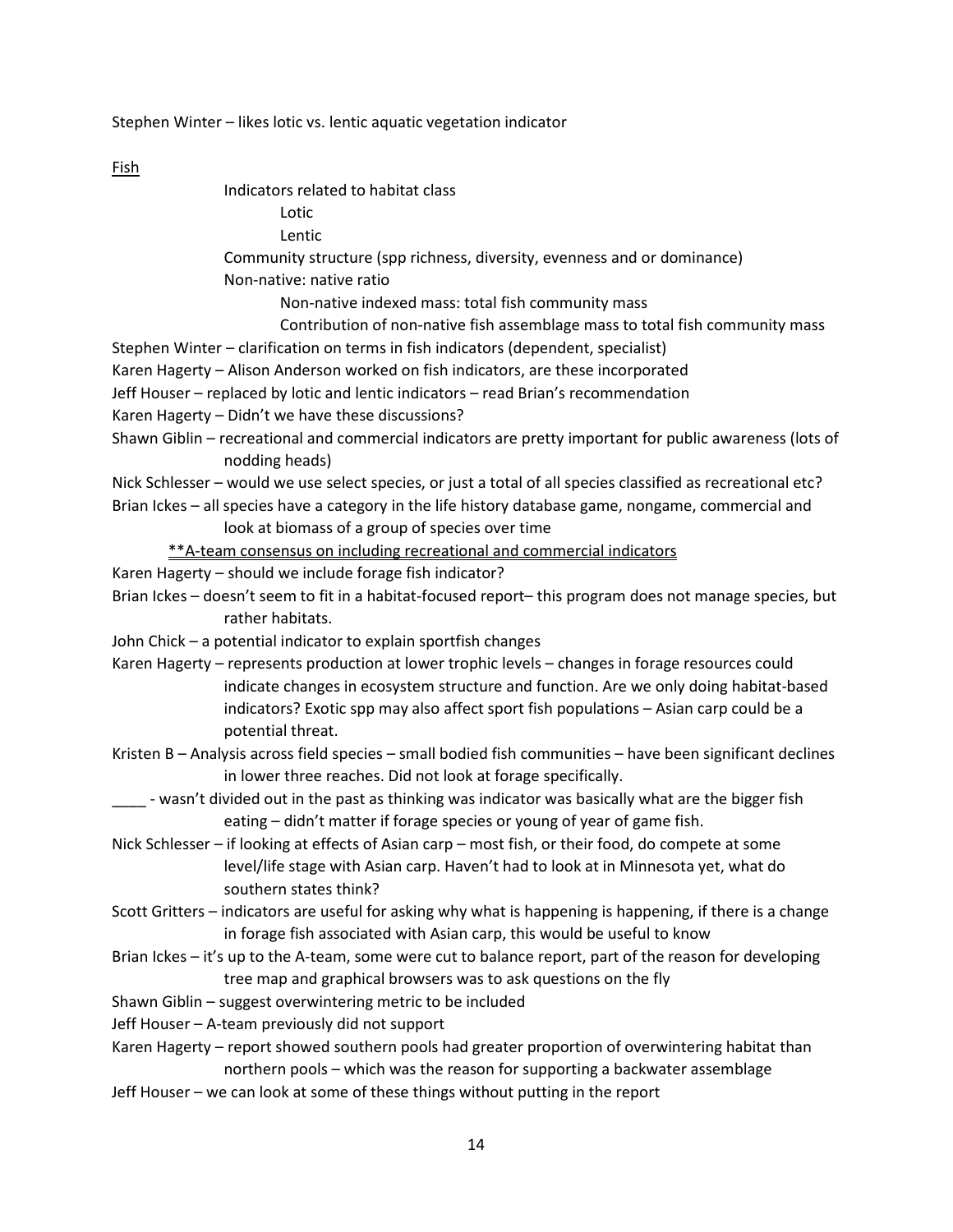Shawn Giblin – suggests looking at data

 would like to take a look at several indicators to determine if they are important to Scott Gritters – we don't have to have all indicators in S&T3, but would like to look at…but A-team include

 Andrew Stephenson – sounds like there would be time to determine status of indicators by Dec. 1 deadline for final outline, is that reasonable?

Jeff Houser – not sure if that can be done

- Dave Herzog system indicators may be applicable everywhere
- Scott Gritters seems we always shortchange Illinois River

#### Non-Native:Native Ratio

Non-native indexed mass: total fish community mass

Steve Winter  $-1^{st}$  tells you size of pie slice and the  $2^{nd}$  the size of the pie Contribution of non-native fish assemblage mass to total fish community mass

Review of fish indicators:

 Shawn Giblin – Overwintering habitat? - water temperature tied to velocity. Higher flow winters, believe things may be changing.

Jeff Houser – In the last time, discussion was to exclude that.

Karen Hagerty – In the past included DO, temperature and depth under ice.

Jeff Houser – larger thing to bear in mind, we can look at these things without including in the report.

Karen Hagerty – one reason it was not recommended – report showed degraded overwintering habitat

in P26 and LaGrange. But in Pool 8 showed increase. So if fish indicator shows increase,

but backwaters shows decrease, what do we do?

Jeff Houser – idea behind backwater fish community.

Shawn Giblin – how about we run the numbers and revisit this?

 Jeff Houser – will need to go back and look. If small undertaking perhaps, if larger needs more discussion.

Shawn Giblin – will need to get at it under water quality, not fish.

- Jeff Houser Worth keeping in mind if things people want ot better understand they don't necessarily need to go in the report – could be considered through other means.
- JH There's value in having a clean, focused report +/- one indicator won't push us over the brink. Don't need to put all ornaments on the tree.
- Matt OHara but looking at now, may mean other opportunities 10 years down the road.

Shawn Giblin – there is the issue of creep.

 Karen Hagerty – recommendations in the past – drop backwater indicator and replace with backwater fish assemblage.

#### Timeline

- - Final outline by December 1, 2020 have that at this point pending a few more exploratory undertakings.
- Draft report for partner review April 30, 2020
- Revised draft to SPN August 31, 2020